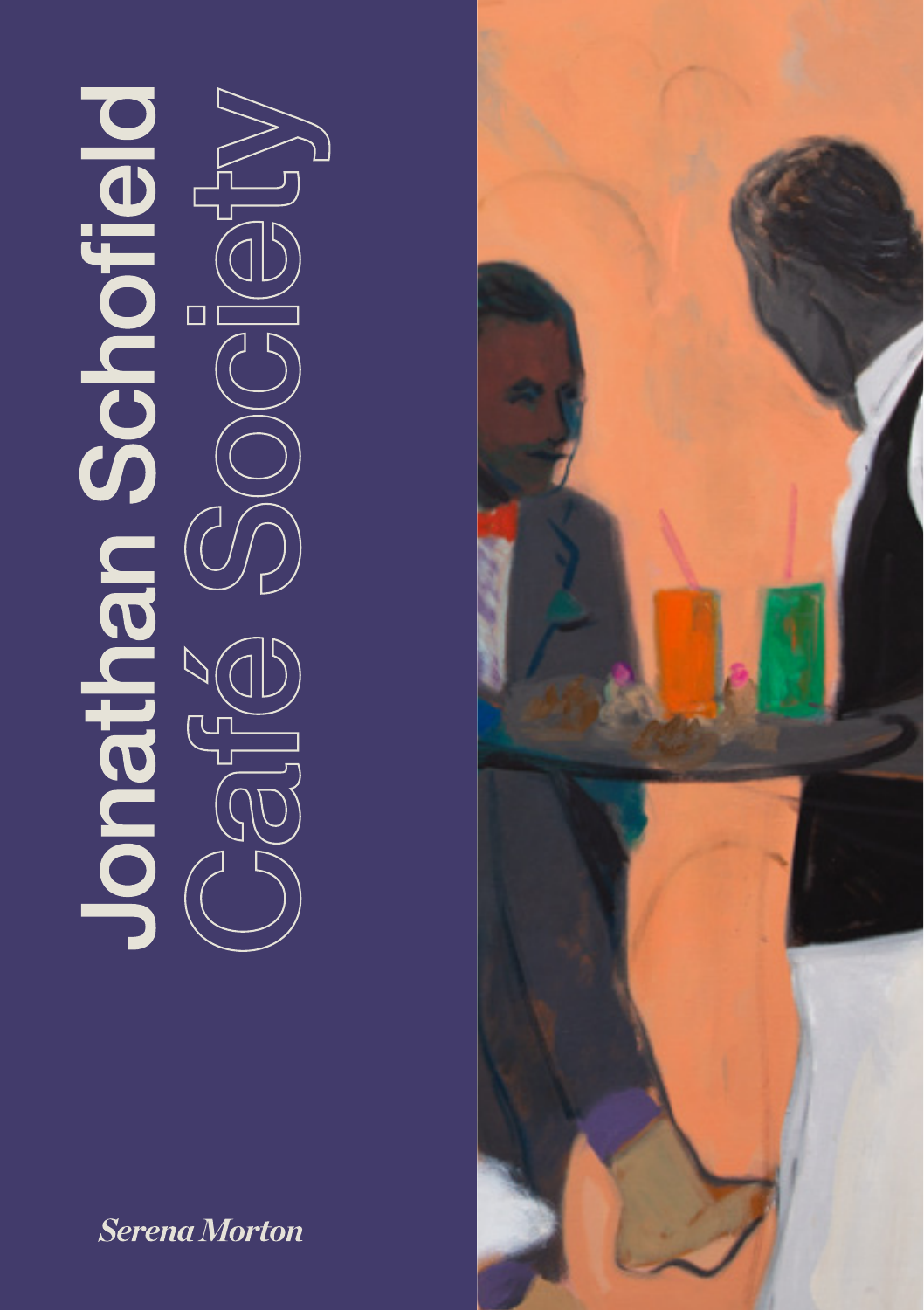*"The strongest guard is placed at the gateway to nothing."* - F. Scott Fitzgerald

*"Draw your pleasure, paint your pleasure, and express your pleasure strongly."* - Pierre Bonnard

*"Summer's not as long as it used to be, everyday counts like crazy."*  - Frank Ocean

 $\overline{1}$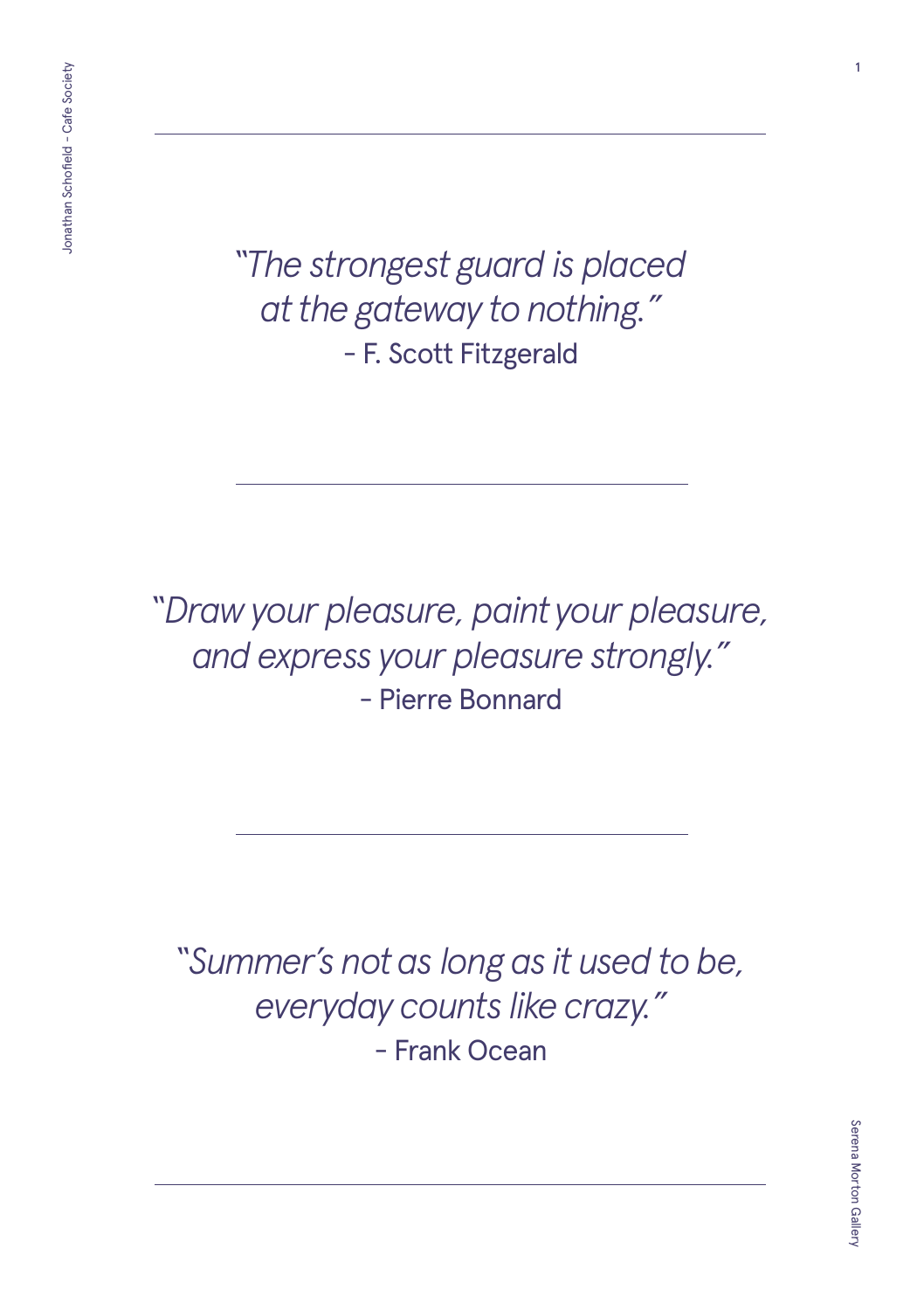The series of paintings I have created for an exhibition at Serena Morton's gallery, this June 2022, are figurative works I have loosely titled Café Society.

This term evokes the great cafés in Paris and other international cities that became the focus in the Twentieth Century for people to meet, discuss ideas, gossip, look at other people, observe and be observed, be an actor or audience, a participant, or just a passer-by.

The café seems an ideal metaphor for the process of making paintings. We go to a place (a studio), begin to converse with our subjects, our materials, our thoughts, and our desire for communication. We sit and wait, we are served (sometimes), we are nourished, thirsts are quenched, appetites are sated, we have conversations, we leave, only to begin the process again another day.

Other paintings in this series are based on other spaces of pleasure, socialising or events: opening presents, picnics, visiting artists' studios, looking at people as they parade on the street enacting wordless dramas. These are all things I have been thinking about.

I collect hundreds of images - from films, the internet, my own photography. This archive becomes a shifting alphabet of elusive signifiers that I somehow hope to decode through composition and the process of painting. I try to leave this open, an idea for a painting and the characters within can sometimes change in the time it takes to leave home, get to the studio, and begin painting.

*Jonathan Schofield, May 2022*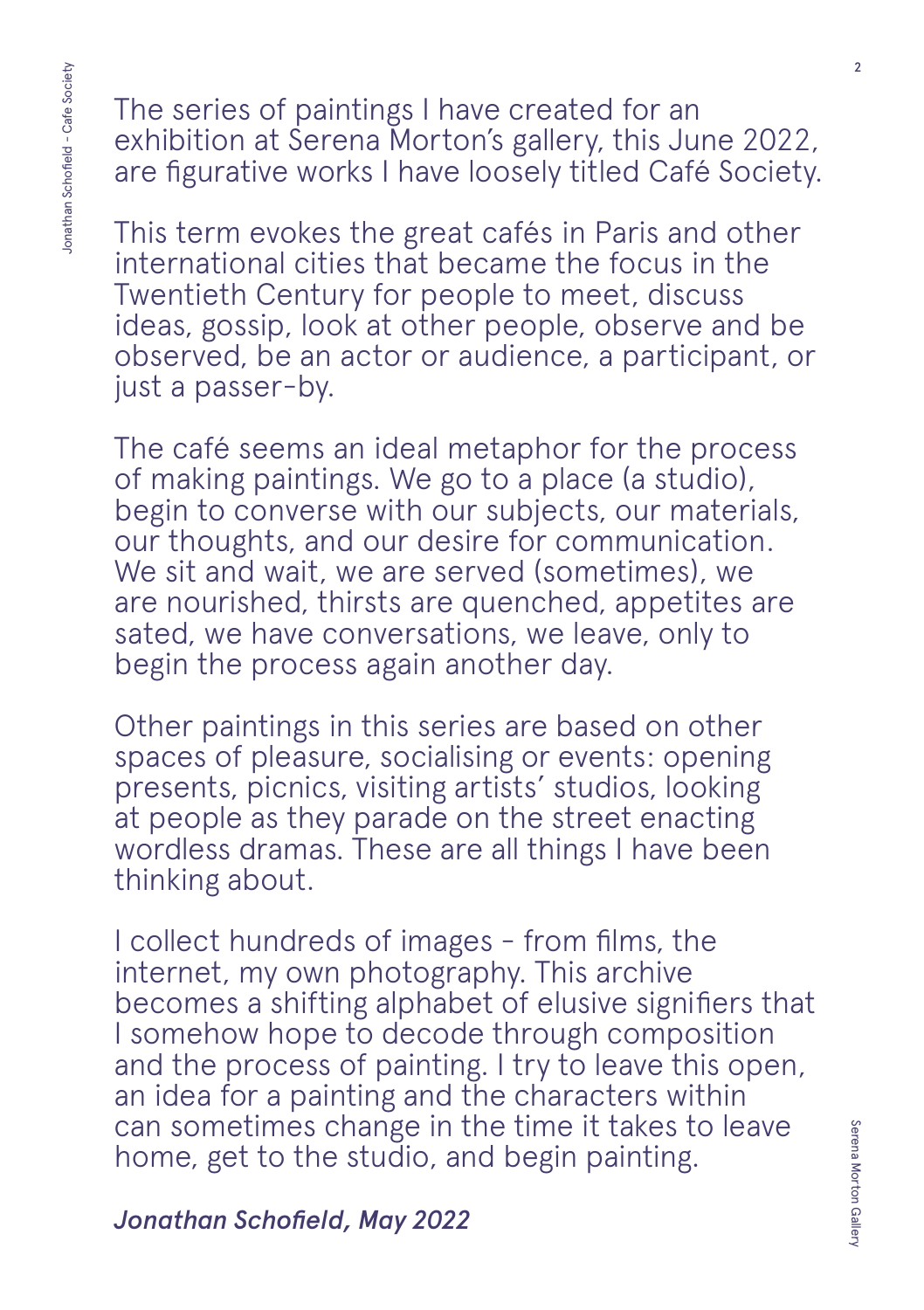## BIOGRAPHY

Jonathan Schofield was born In Manchester, but moved to London where he has been based for over 25 years. Schofield did his Masters in (Fine Art) Painting at the Royal College of Art, South Kensington. Whilst at the Royal College, Schofield was taught by the likes of Peter Doig, John Stezaker, Sean Scully and Helen Chadwick. Schofield sold out his degree show and was awarded a distinction, with work entering permanent collections including the RCA's.

He went on to win a prestigious Scholarship to study for 6 weeks in Asilah, Morocco. Schofield also spent a Summer in New York and enjoyed painting Sabbaticals at the College Studios in Paris and Rome.

After the RCA Schofield had a hugely successful career as a Creative Director. In 2014 he started to paint again full time and his work quickly began to attract collectors and an audience through the democratisation of Social Media.

Jonathan's often large paintings have been acquired by collections in Copenhagen, Germany, the US and of course in London.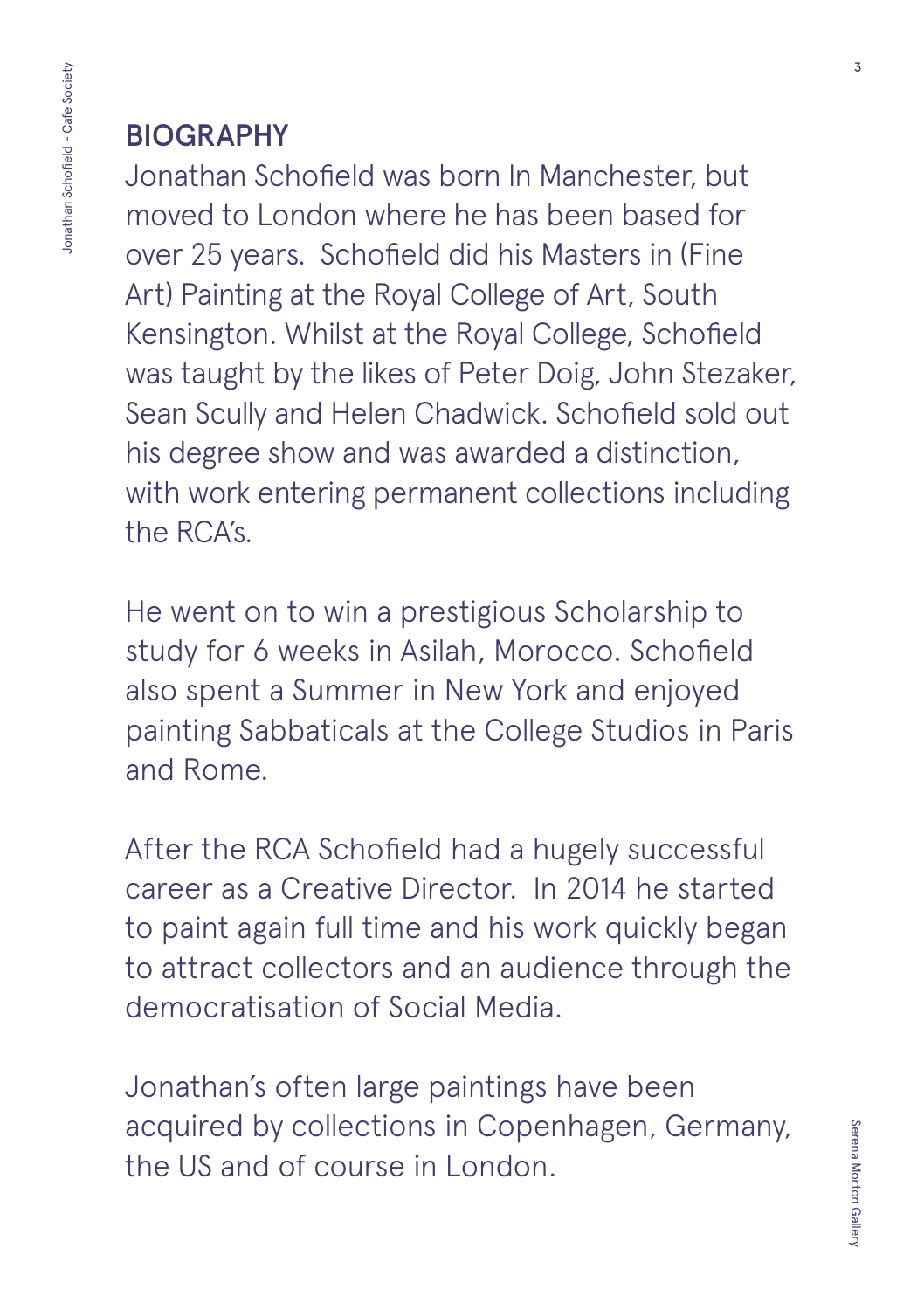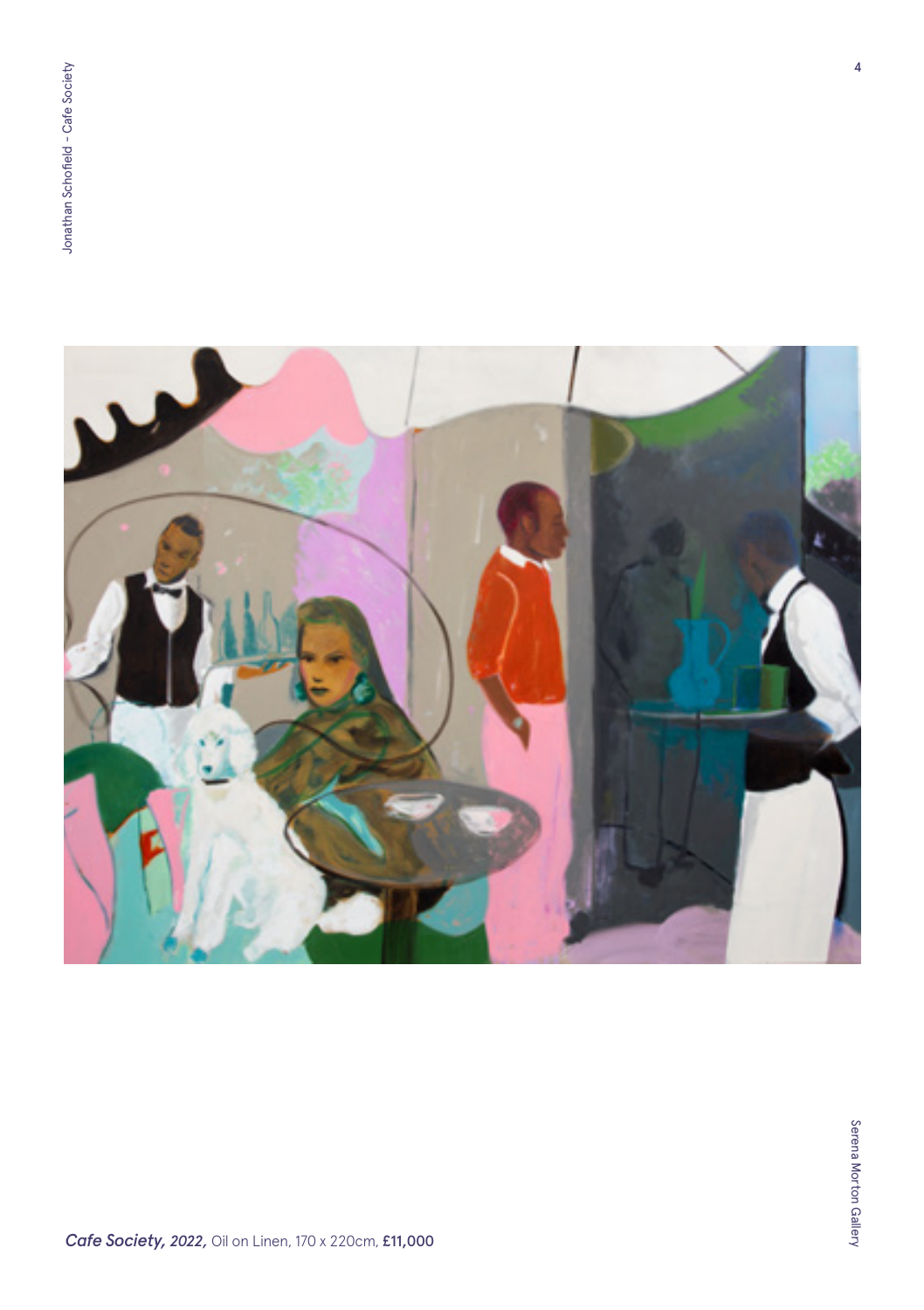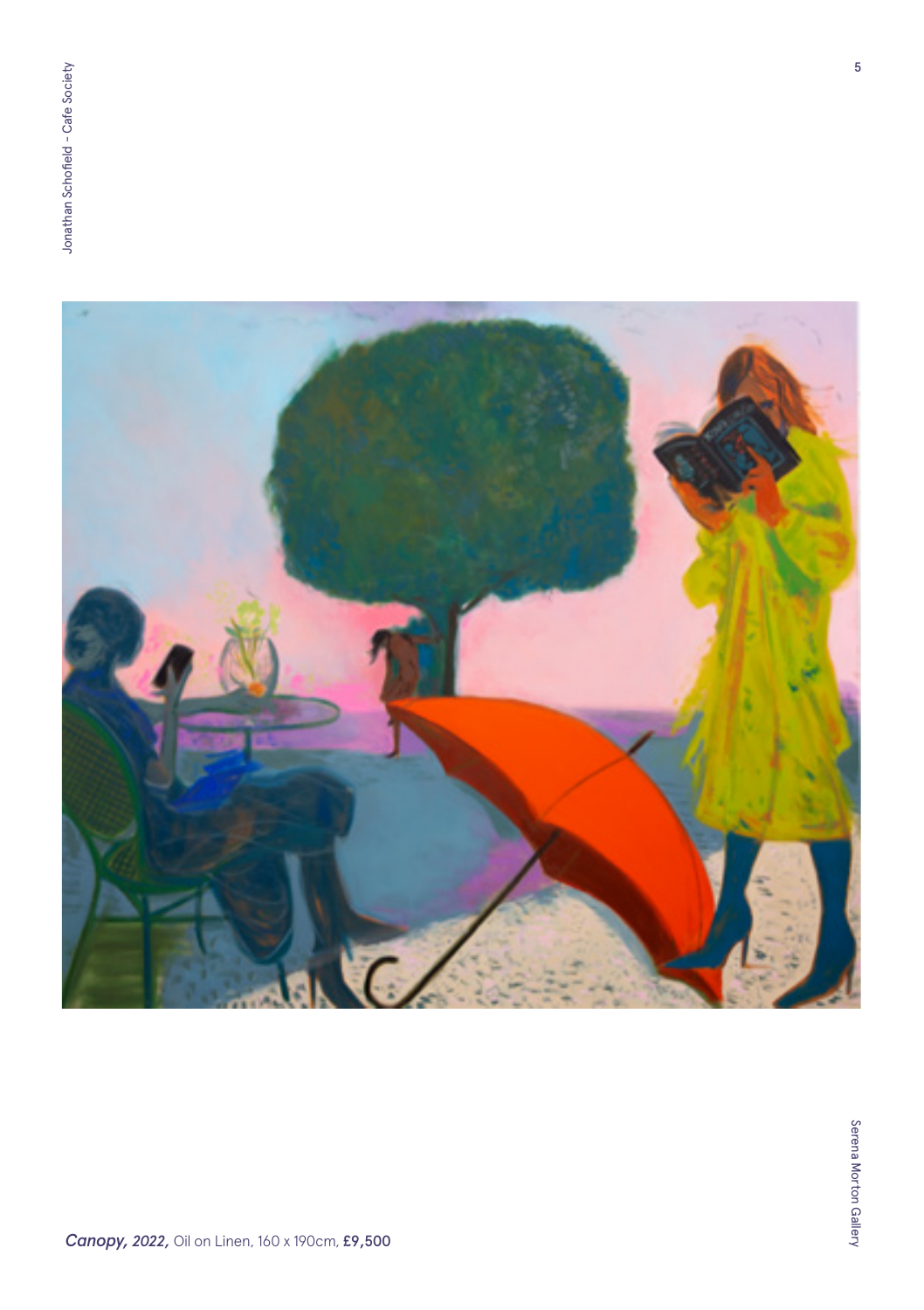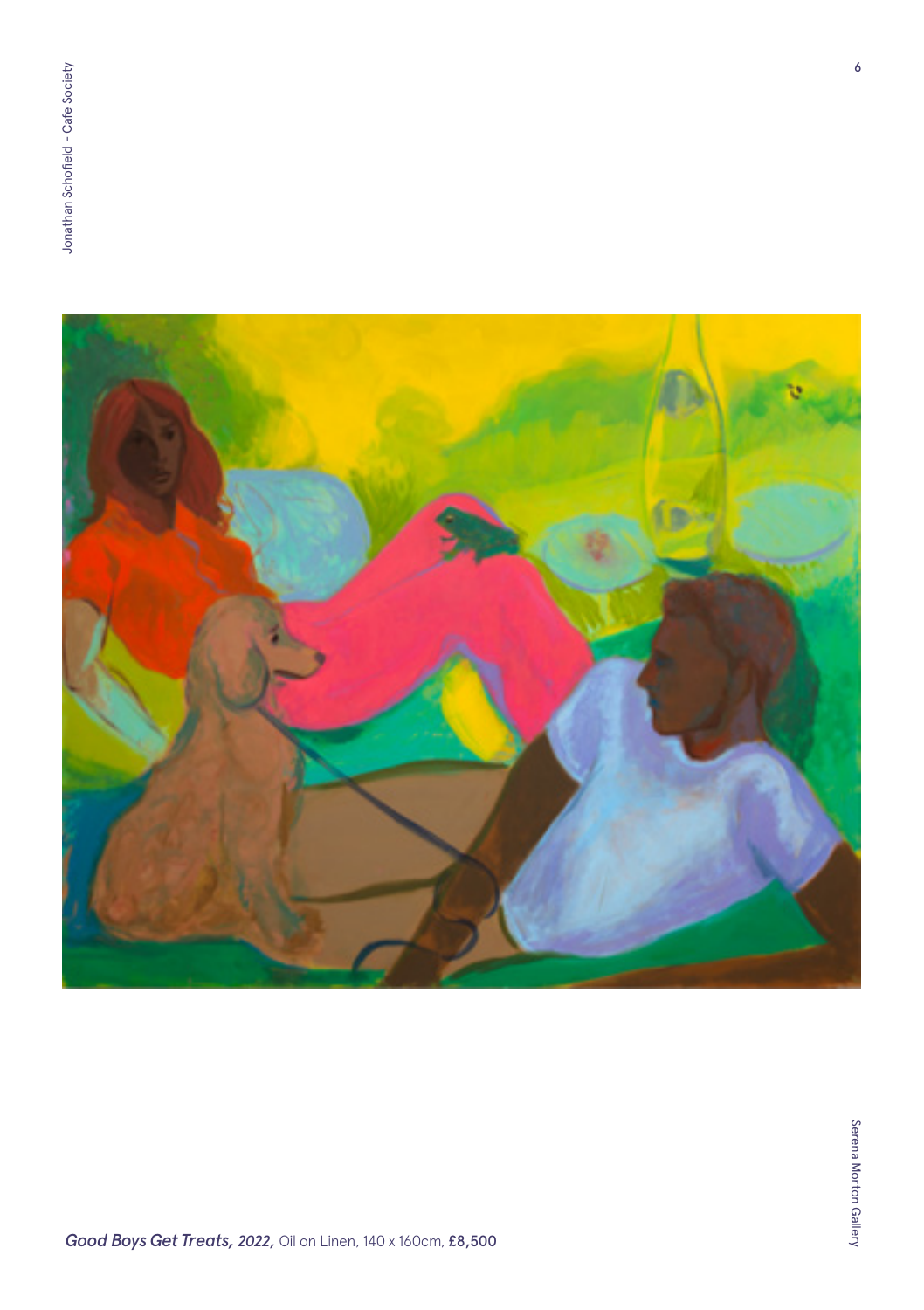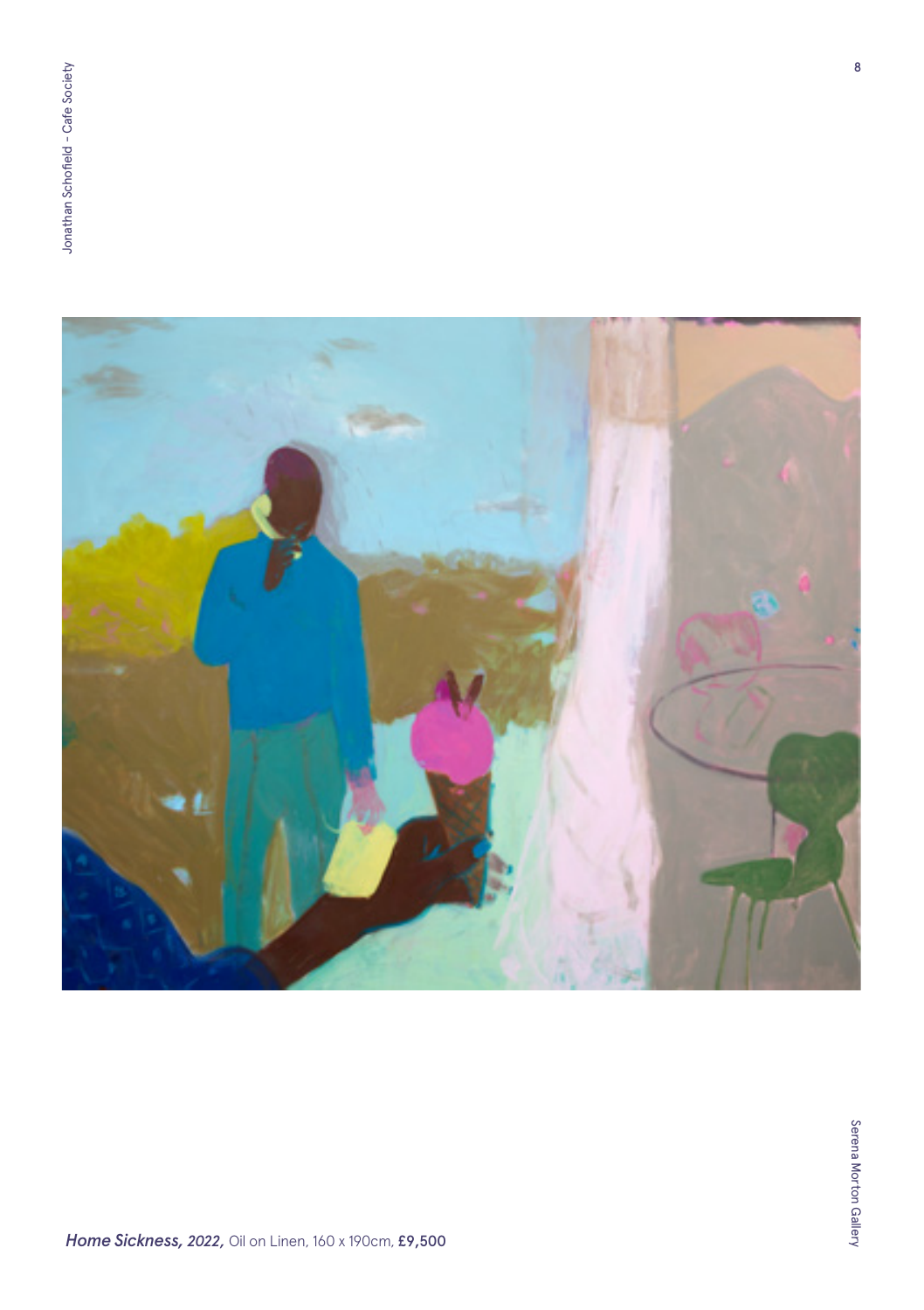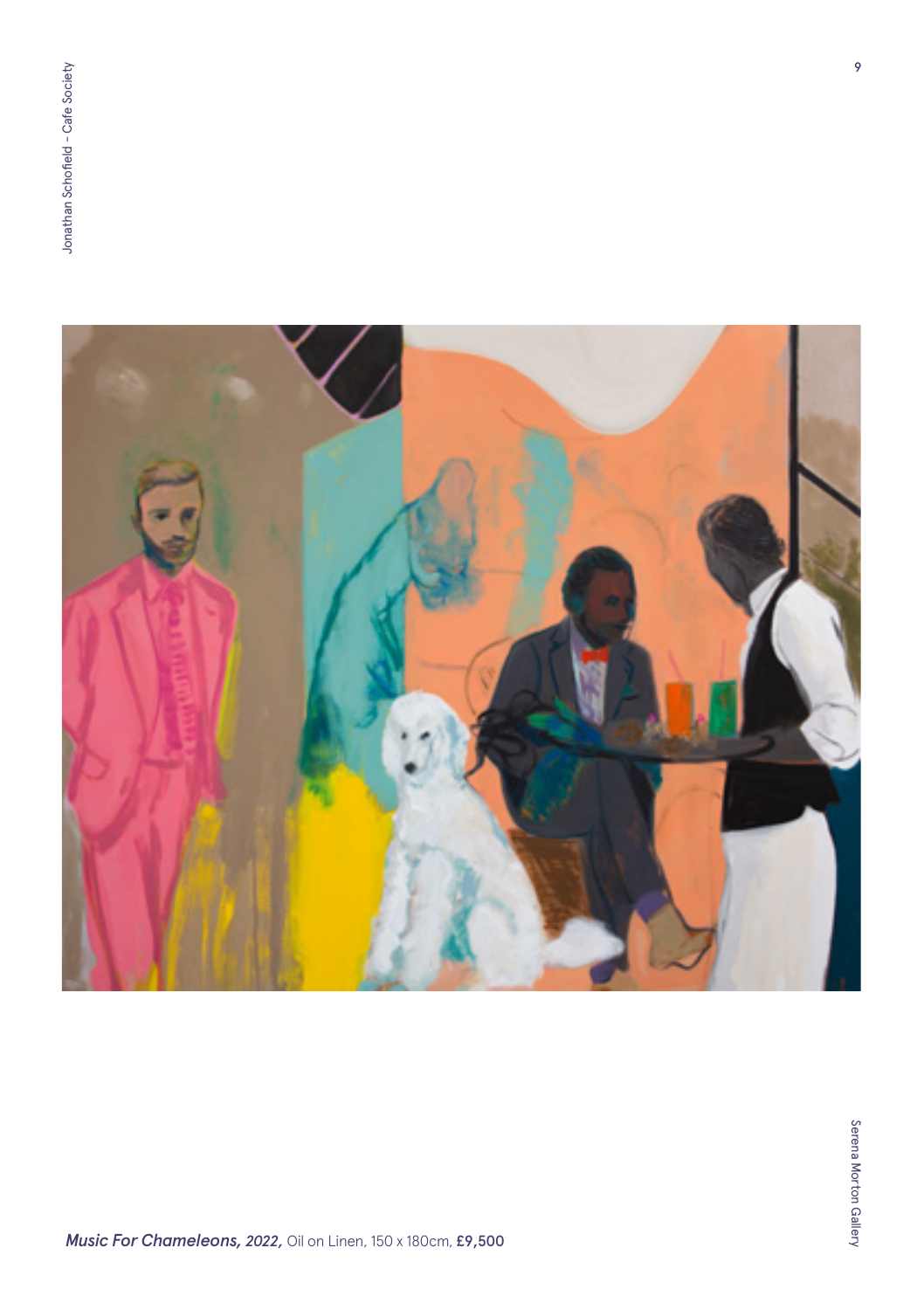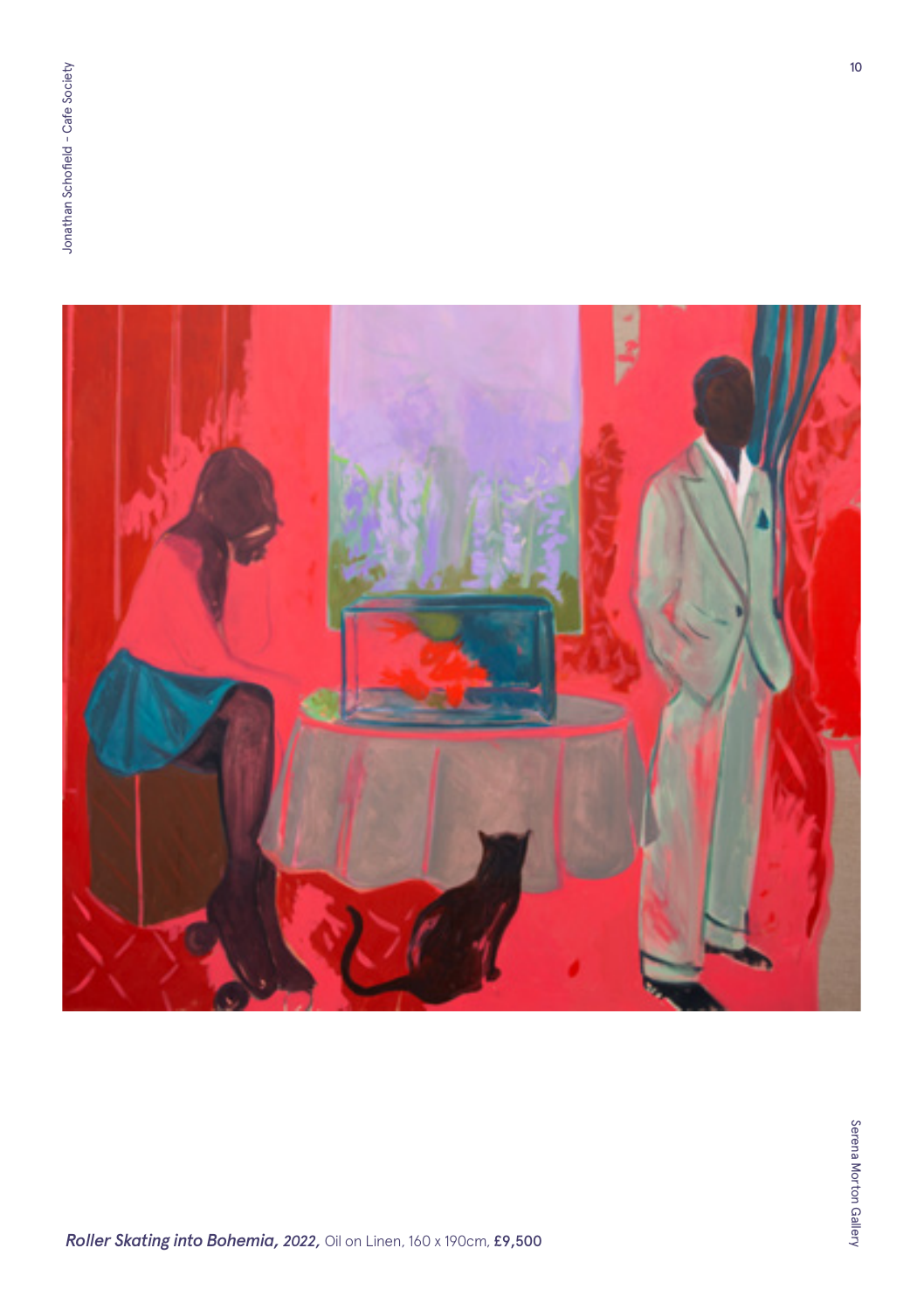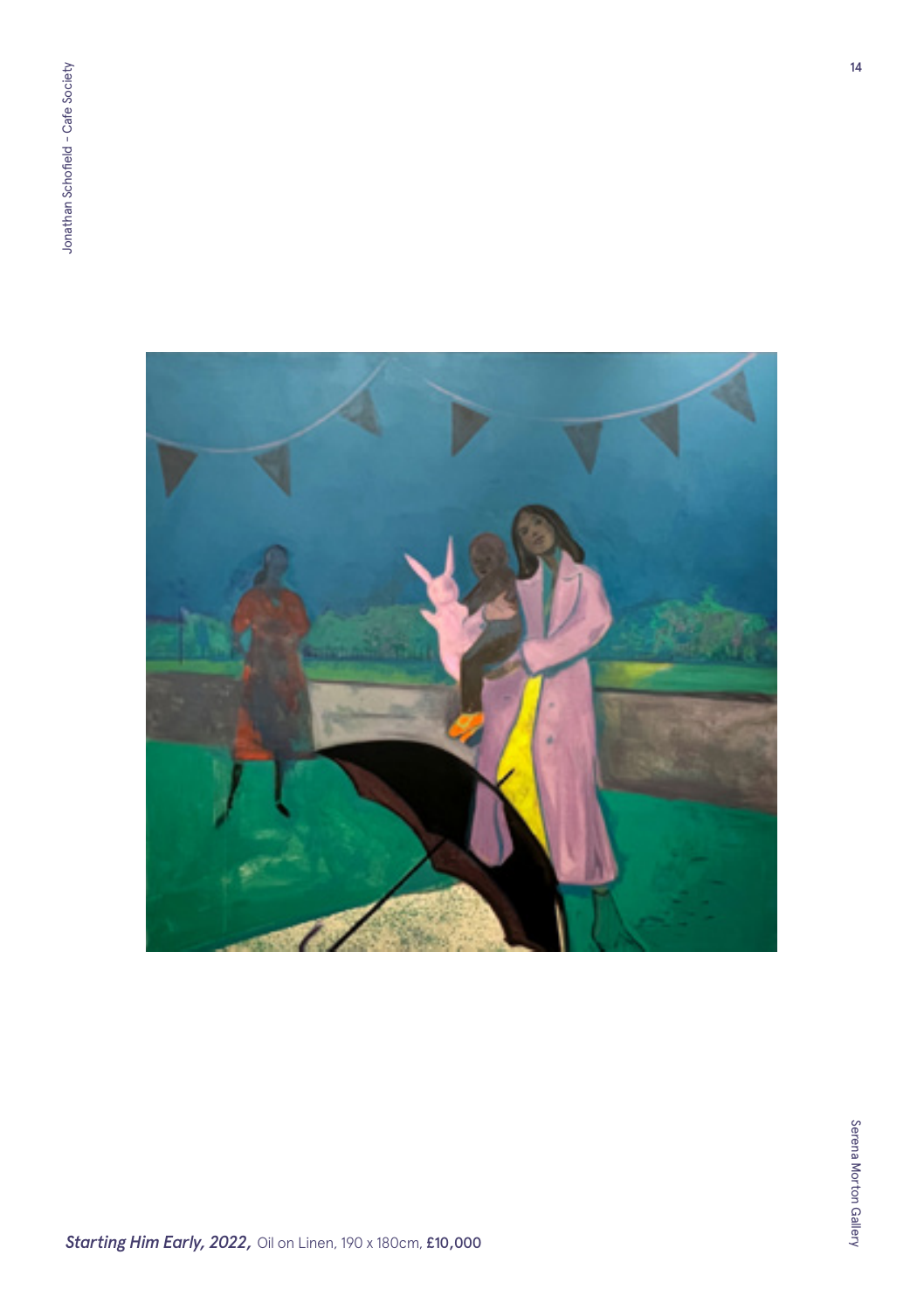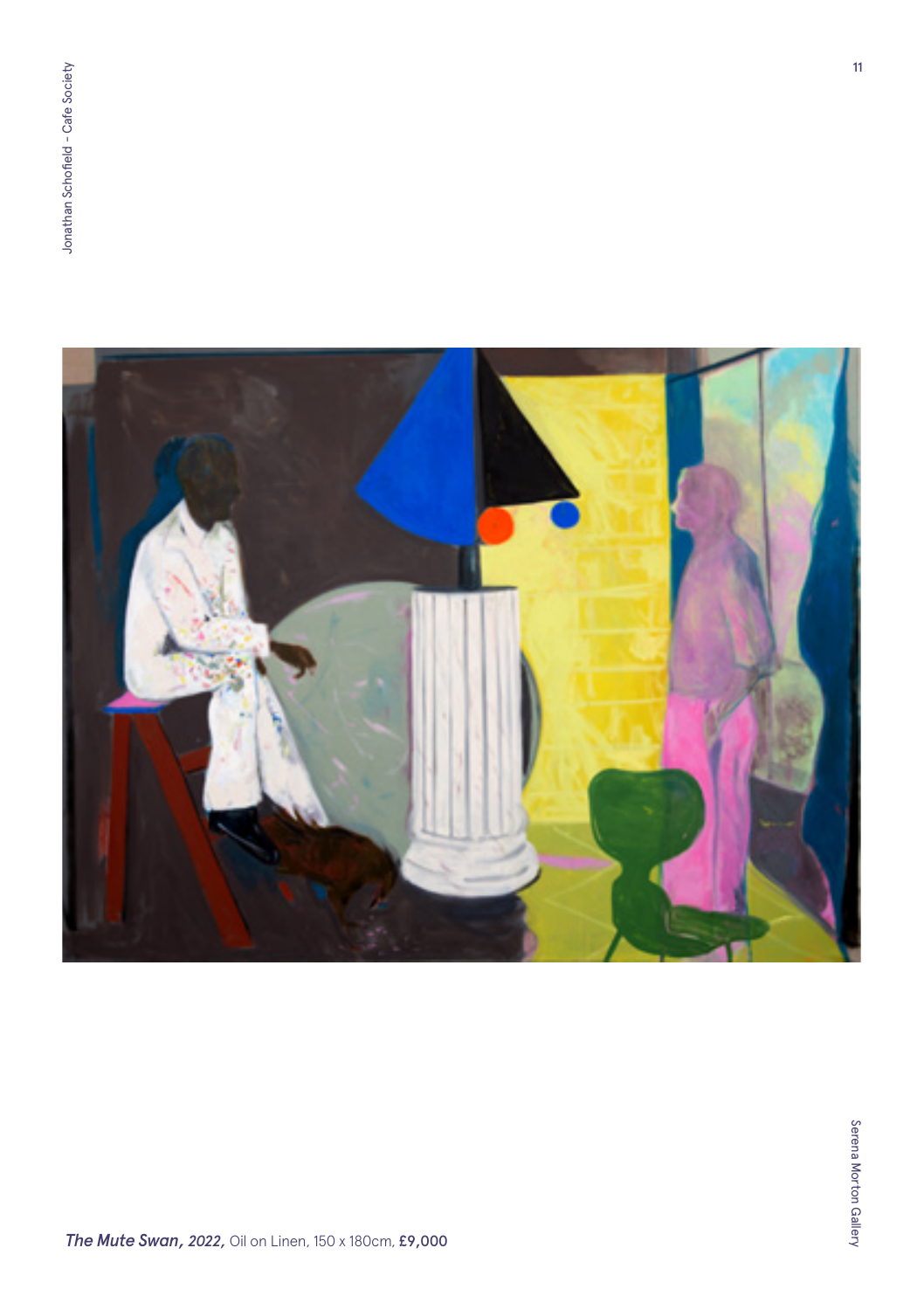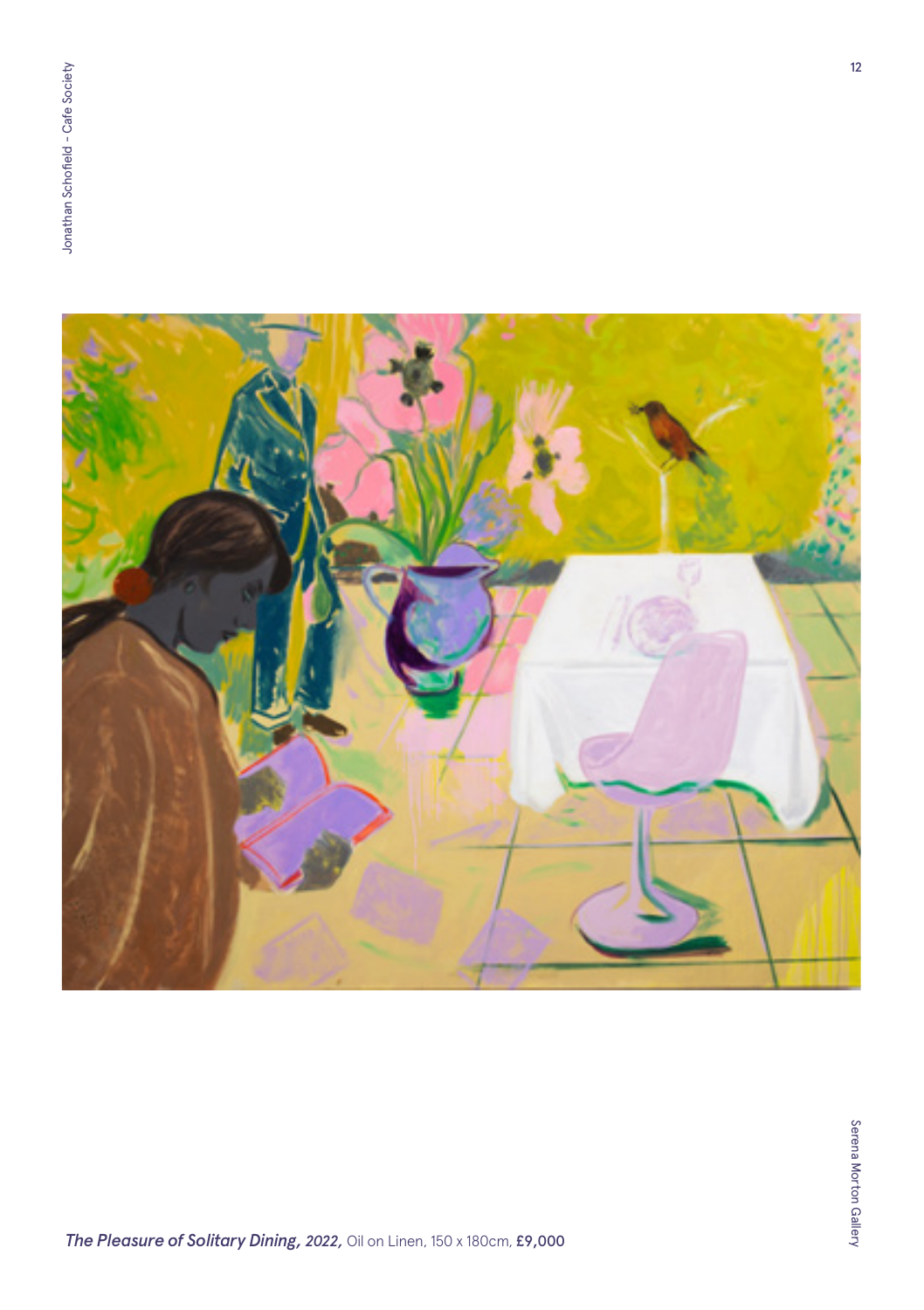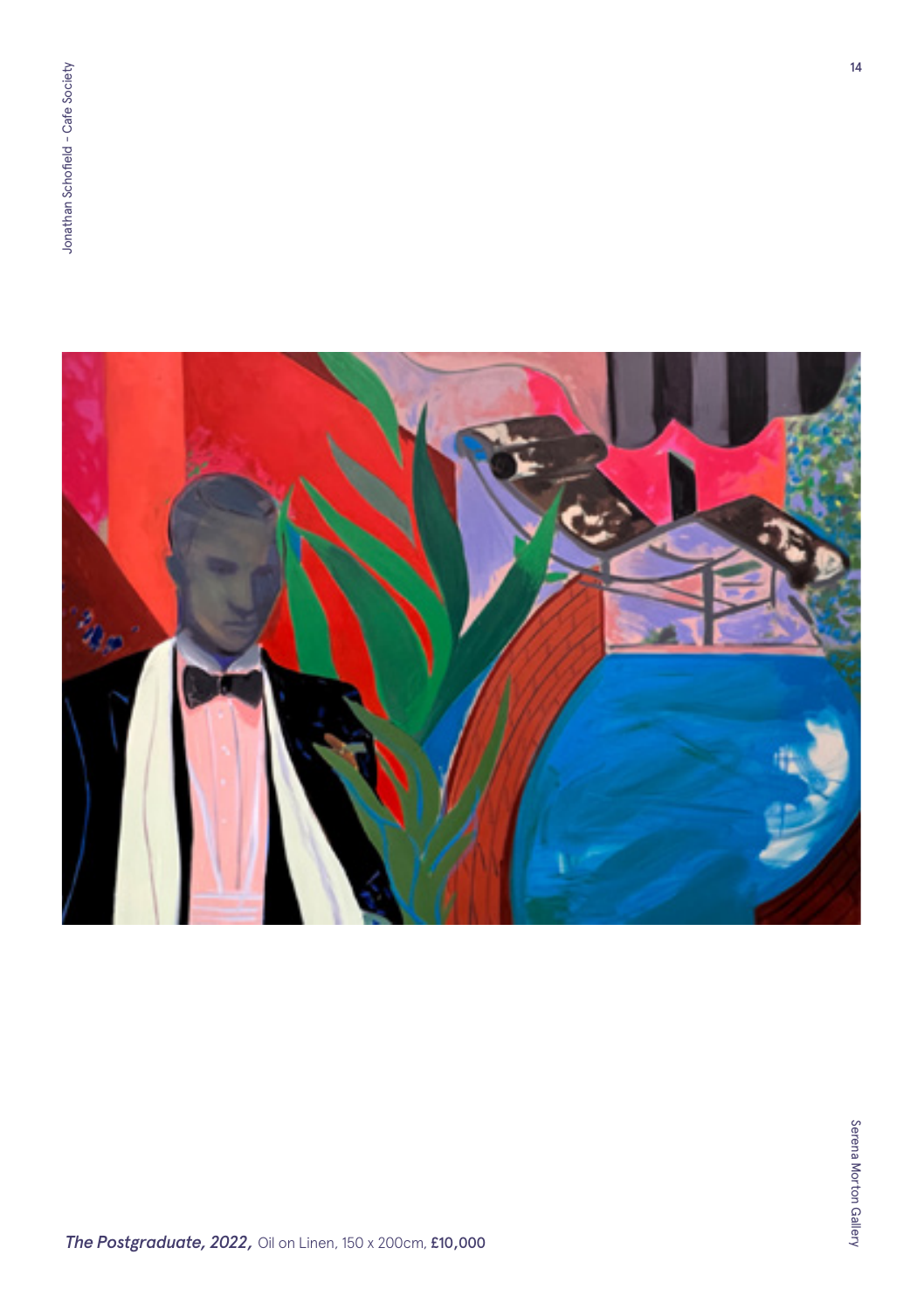